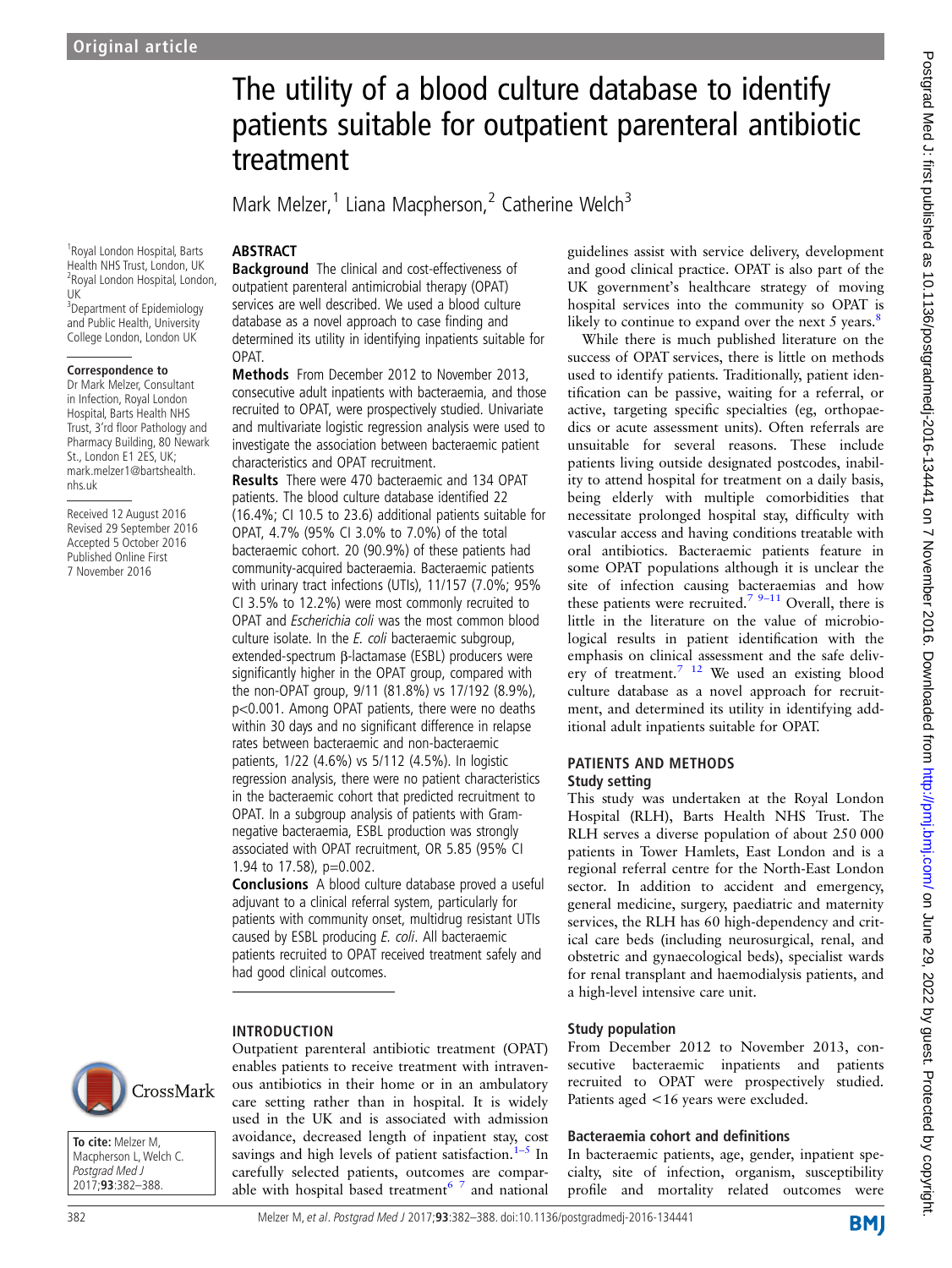recorded. Bacteraemia was considered significant if a blood culture was isolated from a patient with a compatible clinical syndrome that was unlikely to be a skin or environmental contaminant. This was based upon the patient's history, examination, response to antimicrobial therapy and bacterial isolates from other body sites.<sup>[13](#page-6-0)</sup> Specialties at the time of bacteraemia were categorised as medicine, surgery (including orthopaedics), critical care, and obstetrics and gynaecology. For hospital-acquired or device related bacteraemia, the Centres for Disease Control and Prevention definitions were used to define the sites of infection<sup>[14](#page-6-0)</sup> and for community-onset bacteraemia, sites were defined following clinical, microbiological and radiological assessment. Bacteraemia in patients with an unknown source were classified as undefined.

### Microbiology data

Blood cultures were analysed using an automated system BacT/ ALERT3D (bioMerieux, Mary l'Etoile, France). Isolates were identified using either the VITEK MS system (bioMerieux, Mary l'Etoile, France, database V.2.0) or Bruker Biotyper (Bruker Daltonic, Leipzig, Germany, software V.3.0) MALDI-TOF MS systems according to the manufacturer's instructions and the laboratory standard operating procedures. Susceptibility testing was performed on the Microscan walkAway system (Siemens Healthcare Diagnostics, Deerfield, Illinois, USA).

### OPAT cohort, data collection and ascertainment

Over the same period age, gender, site of infection, medical specialty, presence of bacteraemia, duration of treatment and outcomes were recorded for all patients recruited to OPAT. Where possible, patients were treated with intravenous antibiotics once daily. Patients under 16 years of age were excluded. Patients were recruited by referrals from inpatient teams or general practitioners. or actively sought by attendance at acute assessment unit board rounds or attendance at multidisciplinary team meetings (eg, orthopaedics). In addition, some OPAT referrals were made as a consequence of blood culture results. These results prompted assessment for OPAT suitability by either an infection specialist (including a microbiologist) or the patient's clinical team. Patients received treatment in their homes or via a fast response nursing team in an ambulatory care setting.

## Statistical analysis

We analysed the characteristics of bacteraemic patients (age, gender, place of acquisition, inpatient specialty, site of infection and mortality), comparing those who received and did not receive OPAT. For patients recruited to OPAT, we compared

patient characteristics and duration of intravenous treatment for bacteraemic and non-bacteraemic patients. We also describe bacteraemic isolates from patients who received OPAT and compared these to patients who did not receive OPAT.

Quantitative data are presented as numbers and percentages. Associations between two categorical variables were tested using the Pearson's  $\chi^2$  test and continuous variables using t-tests. As patients may present with more than one bacteraemic episode, we used number of patients as the denominator to calculate percentages for patient characteristics and number of bacteraemic episodes as the denominator for infection characteristics.

Univariate and multivariate logistic regression analyses were used to examine the association between age, gender, inpatient specialty and site of infection, and recruitment to OPAT in bacteraemic patients. As all OPAT bacteraemic episodes were community-onset, we could not adjust for place of acquisition because there were no OPAT patients with hospital-acquired bacteraemia. In a subgroup analysis of patients with Gram-negative bacteraemia, we also examined the association between Escherichia coli infection and extended-spectrum β-lactamase (ESBL) production, and recruitment to OPAT. Generalised estimating equations were used to account for dependency between multiple bacteraemic episodes for patients in the univariate and multivariate analyses. Data were analysed using Stata SE (V.13.1).

## Clinical governance

The clinical governance audit committee of Barts Health NHS Trust approved the study.

## RESULTS

Over the 12-month period, the number of inpatients with bacteraemia and patients recruited to OPAT are illustrated in figure 1.

## Bacteraemic patients

There were 470 patients with bacteraemia yielding 556 positive blood cultures. Patient demographic, clinical and mortality data are summarised in [table 1](#page-2-0). Twenty-two (4.7%; 95% CI 3.0% to 7.0%) bacteraemic patients were recruited to OPAT. All patients recruited had community-onset infection (either communityacquired or healthcare-associated). Of these, 20 had communityacquired bacteraemia, equivalent to 20/200 (10.0%; 95% CI 6.2% to 15.0%) of all community-acquired bacteraemic episodes.

Compared with surgical patients, significantly more medical patients were recruited to OPAT. Outpatient treatment episodes were most common for urinary tract infection (UTI), 11/157 (7.0%; 95% CI 3.5% to 12.2%), skin and soft tissue infection

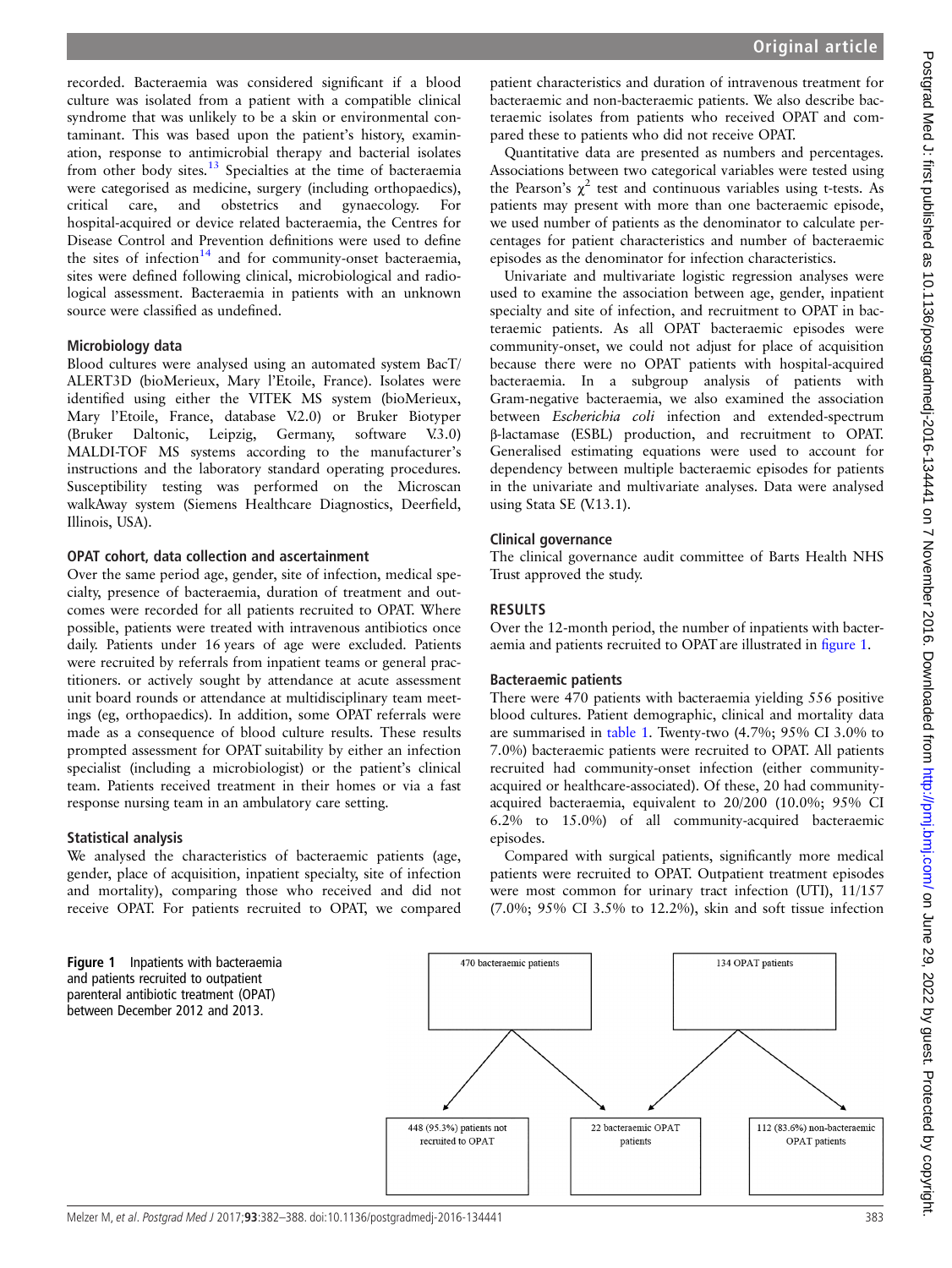<span id="page-2-0"></span>Table 1 Demographic and clinical data on 470 patients, with 556 associated bacteraemic or fungaemic episodes, who did and did not receive OPAT

| Yes<br>No<br>p Value*<br>22<br>448<br><b>Patients</b><br>Infections (Bacteraemic/fungaemic episodes)<br>25<br>531<br>Aget (years), n (%)<br>$16 - 30$<br>2(9.1)<br>38 (8.5)<br>0.621<br>$31 - 50$<br>7(31.8)<br>99 (22.1)<br>$51 - 70$<br>8(36.4)<br>156 (34.8)<br>$>70$<br>5(22.7)<br>155 (34.6)<br>Gendert, n (%)<br>Male<br>0.431<br>11(50.0)<br>262 (58.5)<br>Female<br>11(50.0)<br>186 (41.5)<br>Place of acquisition, n (%)<br>CA<br>20 (90.9)<br>188 (35.4)<br>< 0.001<br><b>HCA</b><br>2(9.1)<br>198 (37.3)<br>HA<br>$\pmb{0}$<br>143 (26.9)<br>Not defined<br>$\pmb{0}$<br>2(0.4)<br>Specialty, n (%)<br>Medicine<br>22 (88.0)<br>430 (81.0)<br>< 0.001<br>2(8.0)<br>101 (19.0)<br>Surgery<br><b>0&amp;G</b><br>1(4.0)<br>0(0.0)<br>Sites of infection, n (%)<br>CVC (uncomplicated)<br>0.129<br><b>Tunnelled</b><br>$\pmb{0}$<br>33(6.2)<br>Non-tunelled<br>2(8.7)<br>27(5.1)<br>CVC‡ (complicated/metastatic spread)<br>2(8.0)<br>21(4.1)<br>1(0.2)<br>Peripheral cannula<br>Urinary tract (catheter-associated)<br>58 (10.9)<br>Urinary tract§ (non-catheter-associated)<br>11(44.0)<br>146 (27.5)<br>3(12.0)<br>51 (9.6)<br><b>Biliary tract</b><br>GI¶ tract<br>3(12.0)<br>32(6.0)<br>GU tract<br>9(1.7)<br>9(1.7)<br>Liver abscess<br>LRT (non-ventilator-associated)<br>35 (7.0)<br>4(0.8)<br>LRT (ventilator-associated)<br>Skin and soft tissue infection<br>3(12.0)<br>26 (4.9)<br>Peripheral joints (native)<br>1(4.0)<br>2(0.4)<br>Peripheral joints (prosthetic)<br>1(0.2)<br><b>Meningitis</b><br>3(0.6)<br>Not defined<br>73 (13.8)<br>Mortality, n (%)<br>Inpatient<br>$\pmb{0}$<br>22 (4.9)<br>0.287<br>7-day<br>12(2.7)<br>0.437<br>$\mathbf{0}$<br>0 |           | <b>OPAT</b> |          |       |
|----------------------------------------------------------------------------------------------------------------------------------------------------------------------------------------------------------------------------------------------------------------------------------------------------------------------------------------------------------------------------------------------------------------------------------------------------------------------------------------------------------------------------------------------------------------------------------------------------------------------------------------------------------------------------------------------------------------------------------------------------------------------------------------------------------------------------------------------------------------------------------------------------------------------------------------------------------------------------------------------------------------------------------------------------------------------------------------------------------------------------------------------------------------------------------------------------------------------------------------------------------------------------------------------------------------------------------------------------------------------------------------------------------------------------------------------------------------------------------------------------------------------------------------------------------------------------------------------------------------------------------------------------------------------------------|-----------|-------------|----------|-------|
|                                                                                                                                                                                                                                                                                                                                                                                                                                                                                                                                                                                                                                                                                                                                                                                                                                                                                                                                                                                                                                                                                                                                                                                                                                                                                                                                                                                                                                                                                                                                                                                                                                                                                  |           |             |          |       |
|                                                                                                                                                                                                                                                                                                                                                                                                                                                                                                                                                                                                                                                                                                                                                                                                                                                                                                                                                                                                                                                                                                                                                                                                                                                                                                                                                                                                                                                                                                                                                                                                                                                                                  |           |             |          |       |
|                                                                                                                                                                                                                                                                                                                                                                                                                                                                                                                                                                                                                                                                                                                                                                                                                                                                                                                                                                                                                                                                                                                                                                                                                                                                                                                                                                                                                                                                                                                                                                                                                                                                                  |           |             |          |       |
|                                                                                                                                                                                                                                                                                                                                                                                                                                                                                                                                                                                                                                                                                                                                                                                                                                                                                                                                                                                                                                                                                                                                                                                                                                                                                                                                                                                                                                                                                                                                                                                                                                                                                  |           |             |          |       |
|                                                                                                                                                                                                                                                                                                                                                                                                                                                                                                                                                                                                                                                                                                                                                                                                                                                                                                                                                                                                                                                                                                                                                                                                                                                                                                                                                                                                                                                                                                                                                                                                                                                                                  |           |             |          |       |
|                                                                                                                                                                                                                                                                                                                                                                                                                                                                                                                                                                                                                                                                                                                                                                                                                                                                                                                                                                                                                                                                                                                                                                                                                                                                                                                                                                                                                                                                                                                                                                                                                                                                                  |           |             |          |       |
|                                                                                                                                                                                                                                                                                                                                                                                                                                                                                                                                                                                                                                                                                                                                                                                                                                                                                                                                                                                                                                                                                                                                                                                                                                                                                                                                                                                                                                                                                                                                                                                                                                                                                  |           |             |          |       |
|                                                                                                                                                                                                                                                                                                                                                                                                                                                                                                                                                                                                                                                                                                                                                                                                                                                                                                                                                                                                                                                                                                                                                                                                                                                                                                                                                                                                                                                                                                                                                                                                                                                                                  |           |             |          |       |
|                                                                                                                                                                                                                                                                                                                                                                                                                                                                                                                                                                                                                                                                                                                                                                                                                                                                                                                                                                                                                                                                                                                                                                                                                                                                                                                                                                                                                                                                                                                                                                                                                                                                                  |           |             |          |       |
|                                                                                                                                                                                                                                                                                                                                                                                                                                                                                                                                                                                                                                                                                                                                                                                                                                                                                                                                                                                                                                                                                                                                                                                                                                                                                                                                                                                                                                                                                                                                                                                                                                                                                  |           |             |          |       |
|                                                                                                                                                                                                                                                                                                                                                                                                                                                                                                                                                                                                                                                                                                                                                                                                                                                                                                                                                                                                                                                                                                                                                                                                                                                                                                                                                                                                                                                                                                                                                                                                                                                                                  |           |             |          |       |
|                                                                                                                                                                                                                                                                                                                                                                                                                                                                                                                                                                                                                                                                                                                                                                                                                                                                                                                                                                                                                                                                                                                                                                                                                                                                                                                                                                                                                                                                                                                                                                                                                                                                                  |           |             |          |       |
|                                                                                                                                                                                                                                                                                                                                                                                                                                                                                                                                                                                                                                                                                                                                                                                                                                                                                                                                                                                                                                                                                                                                                                                                                                                                                                                                                                                                                                                                                                                                                                                                                                                                                  |           |             |          |       |
|                                                                                                                                                                                                                                                                                                                                                                                                                                                                                                                                                                                                                                                                                                                                                                                                                                                                                                                                                                                                                                                                                                                                                                                                                                                                                                                                                                                                                                                                                                                                                                                                                                                                                  |           |             |          |       |
|                                                                                                                                                                                                                                                                                                                                                                                                                                                                                                                                                                                                                                                                                                                                                                                                                                                                                                                                                                                                                                                                                                                                                                                                                                                                                                                                                                                                                                                                                                                                                                                                                                                                                  |           |             |          |       |
|                                                                                                                                                                                                                                                                                                                                                                                                                                                                                                                                                                                                                                                                                                                                                                                                                                                                                                                                                                                                                                                                                                                                                                                                                                                                                                                                                                                                                                                                                                                                                                                                                                                                                  |           |             |          |       |
|                                                                                                                                                                                                                                                                                                                                                                                                                                                                                                                                                                                                                                                                                                                                                                                                                                                                                                                                                                                                                                                                                                                                                                                                                                                                                                                                                                                                                                                                                                                                                                                                                                                                                  |           |             |          |       |
|                                                                                                                                                                                                                                                                                                                                                                                                                                                                                                                                                                                                                                                                                                                                                                                                                                                                                                                                                                                                                                                                                                                                                                                                                                                                                                                                                                                                                                                                                                                                                                                                                                                                                  |           |             |          |       |
|                                                                                                                                                                                                                                                                                                                                                                                                                                                                                                                                                                                                                                                                                                                                                                                                                                                                                                                                                                                                                                                                                                                                                                                                                                                                                                                                                                                                                                                                                                                                                                                                                                                                                  |           |             |          |       |
|                                                                                                                                                                                                                                                                                                                                                                                                                                                                                                                                                                                                                                                                                                                                                                                                                                                                                                                                                                                                                                                                                                                                                                                                                                                                                                                                                                                                                                                                                                                                                                                                                                                                                  |           |             |          |       |
|                                                                                                                                                                                                                                                                                                                                                                                                                                                                                                                                                                                                                                                                                                                                                                                                                                                                                                                                                                                                                                                                                                                                                                                                                                                                                                                                                                                                                                                                                                                                                                                                                                                                                  |           |             |          |       |
|                                                                                                                                                                                                                                                                                                                                                                                                                                                                                                                                                                                                                                                                                                                                                                                                                                                                                                                                                                                                                                                                                                                                                                                                                                                                                                                                                                                                                                                                                                                                                                                                                                                                                  |           |             |          |       |
|                                                                                                                                                                                                                                                                                                                                                                                                                                                                                                                                                                                                                                                                                                                                                                                                                                                                                                                                                                                                                                                                                                                                                                                                                                                                                                                                                                                                                                                                                                                                                                                                                                                                                  |           |             |          |       |
|                                                                                                                                                                                                                                                                                                                                                                                                                                                                                                                                                                                                                                                                                                                                                                                                                                                                                                                                                                                                                                                                                                                                                                                                                                                                                                                                                                                                                                                                                                                                                                                                                                                                                  |           |             |          |       |
|                                                                                                                                                                                                                                                                                                                                                                                                                                                                                                                                                                                                                                                                                                                                                                                                                                                                                                                                                                                                                                                                                                                                                                                                                                                                                                                                                                                                                                                                                                                                                                                                                                                                                  |           |             |          |       |
|                                                                                                                                                                                                                                                                                                                                                                                                                                                                                                                                                                                                                                                                                                                                                                                                                                                                                                                                                                                                                                                                                                                                                                                                                                                                                                                                                                                                                                                                                                                                                                                                                                                                                  |           |             |          |       |
|                                                                                                                                                                                                                                                                                                                                                                                                                                                                                                                                                                                                                                                                                                                                                                                                                                                                                                                                                                                                                                                                                                                                                                                                                                                                                                                                                                                                                                                                                                                                                                                                                                                                                  |           |             |          |       |
|                                                                                                                                                                                                                                                                                                                                                                                                                                                                                                                                                                                                                                                                                                                                                                                                                                                                                                                                                                                                                                                                                                                                                                                                                                                                                                                                                                                                                                                                                                                                                                                                                                                                                  |           |             |          |       |
|                                                                                                                                                                                                                                                                                                                                                                                                                                                                                                                                                                                                                                                                                                                                                                                                                                                                                                                                                                                                                                                                                                                                                                                                                                                                                                                                                                                                                                                                                                                                                                                                                                                                                  |           |             |          |       |
|                                                                                                                                                                                                                                                                                                                                                                                                                                                                                                                                                                                                                                                                                                                                                                                                                                                                                                                                                                                                                                                                                                                                                                                                                                                                                                                                                                                                                                                                                                                                                                                                                                                                                  |           |             |          |       |
|                                                                                                                                                                                                                                                                                                                                                                                                                                                                                                                                                                                                                                                                                                                                                                                                                                                                                                                                                                                                                                                                                                                                                                                                                                                                                                                                                                                                                                                                                                                                                                                                                                                                                  |           |             |          |       |
|                                                                                                                                                                                                                                                                                                                                                                                                                                                                                                                                                                                                                                                                                                                                                                                                                                                                                                                                                                                                                                                                                                                                                                                                                                                                                                                                                                                                                                                                                                                                                                                                                                                                                  |           |             |          |       |
|                                                                                                                                                                                                                                                                                                                                                                                                                                                                                                                                                                                                                                                                                                                                                                                                                                                                                                                                                                                                                                                                                                                                                                                                                                                                                                                                                                                                                                                                                                                                                                                                                                                                                  |           |             |          |       |
|                                                                                                                                                                                                                                                                                                                                                                                                                                                                                                                                                                                                                                                                                                                                                                                                                                                                                                                                                                                                                                                                                                                                                                                                                                                                                                                                                                                                                                                                                                                                                                                                                                                                                  |           |             |          |       |
|                                                                                                                                                                                                                                                                                                                                                                                                                                                                                                                                                                                                                                                                                                                                                                                                                                                                                                                                                                                                                                                                                                                                                                                                                                                                                                                                                                                                                                                                                                                                                                                                                                                                                  |           |             |          |       |
|                                                                                                                                                                                                                                                                                                                                                                                                                                                                                                                                                                                                                                                                                                                                                                                                                                                                                                                                                                                                                                                                                                                                                                                                                                                                                                                                                                                                                                                                                                                                                                                                                                                                                  |           |             |          |       |
|                                                                                                                                                                                                                                                                                                                                                                                                                                                                                                                                                                                                                                                                                                                                                                                                                                                                                                                                                                                                                                                                                                                                                                                                                                                                                                                                                                                                                                                                                                                                                                                                                                                                                  |           |             |          |       |
|                                                                                                                                                                                                                                                                                                                                                                                                                                                                                                                                                                                                                                                                                                                                                                                                                                                                                                                                                                                                                                                                                                                                                                                                                                                                                                                                                                                                                                                                                                                                                                                                                                                                                  |           |             |          |       |
|                                                                                                                                                                                                                                                                                                                                                                                                                                                                                                                                                                                                                                                                                                                                                                                                                                                                                                                                                                                                                                                                                                                                                                                                                                                                                                                                                                                                                                                                                                                                                                                                                                                                                  |           |             |          |       |
|                                                                                                                                                                                                                                                                                                                                                                                                                                                                                                                                                                                                                                                                                                                                                                                                                                                                                                                                                                                                                                                                                                                                                                                                                                                                                                                                                                                                                                                                                                                                                                                                                                                                                  |           |             |          |       |
|                                                                                                                                                                                                                                                                                                                                                                                                                                                                                                                                                                                                                                                                                                                                                                                                                                                                                                                                                                                                                                                                                                                                                                                                                                                                                                                                                                                                                                                                                                                                                                                                                                                                                  |           |             |          |       |
|                                                                                                                                                                                                                                                                                                                                                                                                                                                                                                                                                                                                                                                                                                                                                                                                                                                                                                                                                                                                                                                                                                                                                                                                                                                                                                                                                                                                                                                                                                                                                                                                                                                                                  |           |             |          |       |
|                                                                                                                                                                                                                                                                                                                                                                                                                                                                                                                                                                                                                                                                                                                                                                                                                                                                                                                                                                                                                                                                                                                                                                                                                                                                                                                                                                                                                                                                                                                                                                                                                                                                                  | $30$ -day |             | 24 (5.4) | 0.265 |

One patient had a bacteraemic and non-bacteraemic episode, so this was recorded in both groups.

 $*_{\gamma^2}$  test.

†Patient-specific variables. Age and gender were reported as a percentage of patients.

‡Complicated CVC or metastatic infections occurred only in renal haemodialysis patients. This included vertebral column, infective endocarditis and pacemaker infection. §Two were complicated lower UTIs, one postprostatic biopsy.

Tenteric fevers  $(2\times S.$  paratyphi and  $1\times S.$  typhi).

\*\*Metastatic complication of fistula site and catheter-associated UTIs in renal haemodialysis patients.

CA, community-acquired; CVC, central venous catheter; GI, gastrointestinal; GU, genito-urinary; HA, hospital-acquired; HCA, health-care associated; LRT, lower respiratory tract; O&G,

obstetrics and gynaecology; OPAT, outpatient parenteral antibiotic treatment; UTIs, urinary tract infections.

(SSTI), 3/29 (10.3%; 95% CI 2.2% to 27.4%), gastrointestinal tract infection (all enteric fevers), 3/8 (37.5%; 95% CI 8.5% to 75.5%) and biliary tract infection, 3/54 (5.6%; CI 95% 1.2% to 15.4%). There was no statistically significant difference in 30-day mortality between bacteraemic patients receiving OPAT and those not receiving OPAT; 0 vs 24/470 (5.4%; 95% CI 3.3% to 7.5%).

#### OPAT patients

Of the 134 patients who received OPAT, 22 (16.4%; 95% CI 10.5% to 23.6%) were bacteraemic. All these patients were recruited through the blood culture database and were not referred directly from clinical teams. There was one patient with a bacteraemia and a non-bacteraemic episode so this information was recorded in both groups.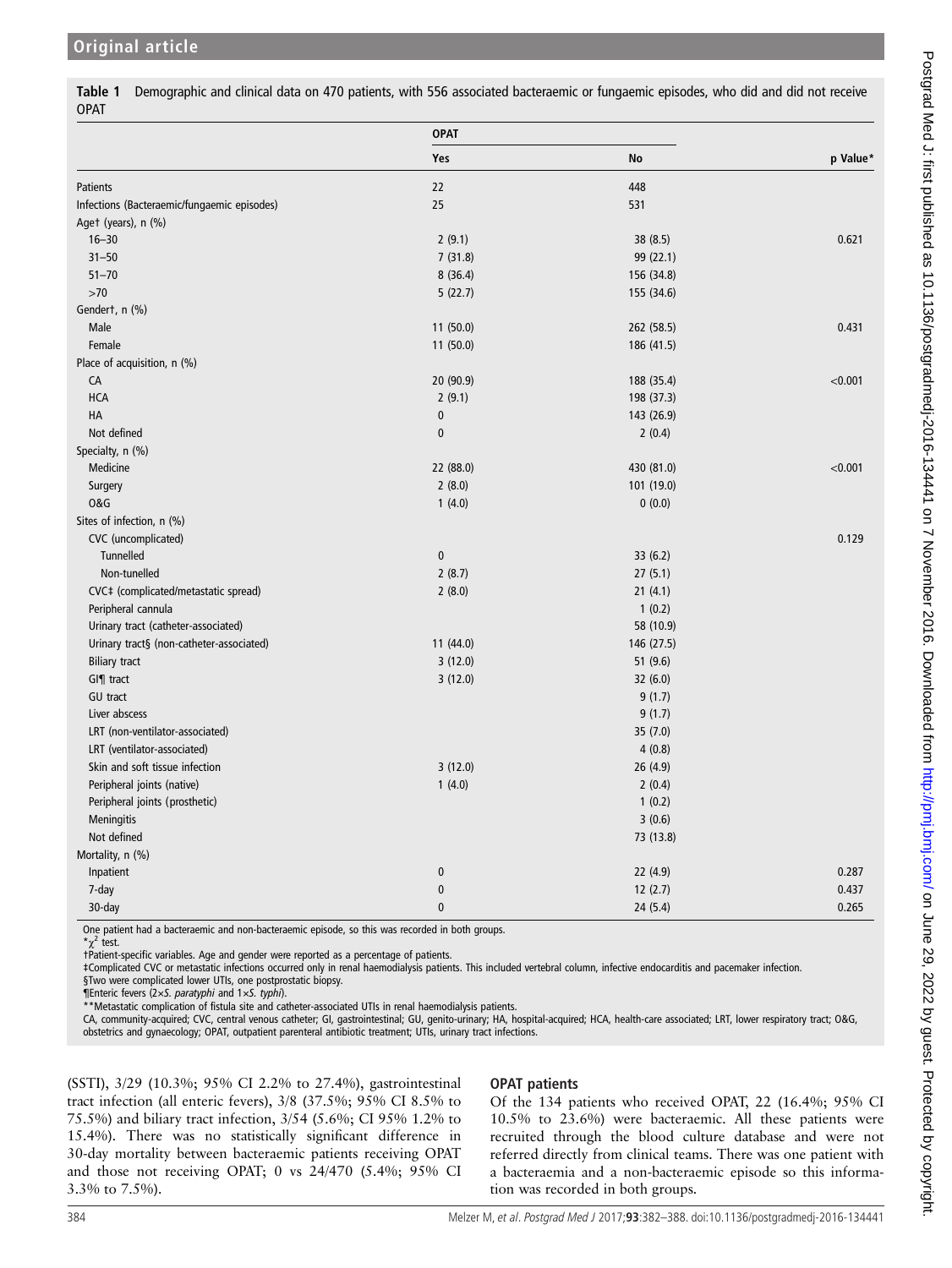Demographic and clinical data of all OPAT patients are summarised in table 2. UTI, 11/51 (21.6%; 95% CI 11.3% to 35.3%) was the most common cause of bacteraemia in OPAT patients. Unadjusted data demonstrated significant differences in sites of infection, with more upper UTIs in the bacteraemic group compared with the non-bacteraemic group, 9/22 (40.9%) vs  $26/123$  (21.1%),  $p=0.046$ . There were no deaths in either bacteraemic or non-bacteraemic patients and no significant difference in relapse rates at 30 days;  $1/22$  (4.6%) vs  $5/112$  $(4.5\%)$ .

Table 2 Demographic and clinical data on 134 patients who received OPAT (145 treatment episodes), with bacteraemia and without bacteraemia

|                                                        | Without<br>bacteraemia | With<br>bacteraemia | p Value* |
|--------------------------------------------------------|------------------------|---------------------|----------|
| <b>Patients</b>                                        | 112                    | 22                  |          |
| <b>Episodes</b>                                        | 123                    | 22                  |          |
| Aget (years), n (%)                                    |                        |                     | 0.777    |
| $16 - 30$                                              | 20 (17.9)              | 2(9.1)              |          |
| $31 - 50$                                              | 35 (31.3)              | 7(31.8)             |          |
| $51 - 70$                                              | 35 (31.3)              | 8(36.4)             |          |
| >70                                                    | 22 (19.6)              | 5(22.7)             |          |
| Gendert, n (%)                                         |                        |                     | 0.701    |
| Male                                                   | 51 (45.5)              | 12(50.0)            |          |
| Female                                                 | 61 (54.5)              | 11(50.0)            |          |
| Specialty, n (%)                                       |                        |                     | 0.941    |
| <b>Medical</b>                                         | 109 (88.6)             | 19 (86.4)           |          |
| Surgical                                               | 10(8.1)                | 2(9.1)              |          |
| 0&G                                                    | 4(3.3)                 | 1(4.6)              |          |
| Site of infection, n (%)                               |                        |                     | 0.025    |
| Urinary tract (upper)                                  | 26 (21.1)              | 9(40.9)             |          |
| Urinary tract (lower)                                  | 14 (11.4)              | $2 \pm (9.1)$       |          |
| <b>Biliary tract</b>                                   | $\mathbf{0}$           | 2(9.1)              |          |
| Skin and soft tissue                                   | 57 (46.3)              | 2(9.1)              |          |
| Central venous catheter                                | $\mathbf{0}$           | 2(9.1)              |          |
| GI tract                                               | 2(1.6)                 | 3(13.6)             |          |
| Infective endocarditis                                 | $\mathbf{0}$           | 1(4.6)              |          |
| LRT                                                    | 1(0.8)                 | 0                   |          |
| <b>Meninges</b>                                        | 2(1.6)                 | 0                   |          |
| Orthopaedic infections                                 | 6(4.9)                 | 1(4.6)              |          |
| Vertebral column (VC)                                  | $\overline{2}$         | $\mathbf 0$         |          |
| Osteomyelitis (non-VC)                                 | $\mathbf{0}$           | $\mathbf{0}$        |          |
| Peripheral joints                                      | 3                      | 1                   |          |
| Sternal wound                                          | 1                      | $\mathbf{0}$        |          |
| Other                                                  | 15§ (12.2)             | $\overline{0}$      |          |
| Outcomet, n (%)                                        |                        |                     | 0.987    |
| Recovered/anticipated outcome                          | 107 (95.5)             | 21 (95.5)           |          |
| Relapse                                                | 5(4.5)                 | 1(4.6)              |          |
| Death within 30 days of<br>treatment completion, N (%) | 0                      | $\mathbf 0$         | N/a      |
| Duration of intravenous treatment (days)               |                        |                     | 0.207    |
| Mean (SD)                                              | 8.6(9.5)               | 6.2(4.0)            |          |
| Median (max-min)                                       | $7.0$ (0.0-64.0)       | $6.0$ $(0.0-14.0)$  |          |

 $\chi^2$  test for categorical variables, t-test for continuous variables.

†Patient-specific variables so reported as a percentage of patients. One patient is in both columns because they had one episode without bacteraemia and one with bacteraemia.

‡One postprostatic biopsy.

§Other included liver abscesses, malignant otitis externa, meningitis, leptospirosis, infected ovarian cysts, prepatella bursitis, fistula infection, tuberculosis, bronchiectasis and community-acquired pneumonia with empyema.

GI, gastrointestinal; LRT, lower respiratory tract; O&G, obstetrics and gynaecology; OPAT, outpatient parenteral antibiotic treatment.

Total number of days on intravenous antibiotics received out of hospital was 1198, roughly equivalent to the number of bed days saved. The most common drugs administered were either intravenous ceftriaxone once daily or ertapenem. In bacteraemic and non-bacteraemic groups, median (IQR) duration of intravenous treatment was non-significantly different, 7 (5–8) vs 6 (3–8).

#### Microbiology

For all bacteraemic patients, 377 (67.8%) blood culture isolates were Gram-negative. The most common organisms were E. coli and Staphylococcus aureus (table 3). More patients with E. coli bacteraemia were recruited to OPAT compared with other blood culture isolates and, among these, ESBL production was significantly higher in the OPAT group compared with the non-OPAT group,  $9/11(81.8\%)$  vs  $17/192$  (8.9%), p<0.001.

#### Bacteraemic patient characteristics and recruitment into **OPAT**

Univariate and multivariate logistic regression analysis to investigate the association between bacteraemic patient characteristics and those recruited to OPAT is reported in [table 4.](#page-4-0) There were no statistically significant associations in univariate or multivariate logistic regression analysis. In a subgroup analysis of patients with Gram-negative bacteraemia, ESBL production was strongly associated with OPAT recruitment, OR 5.85; 95% CI 1.94 to 17.58, p=0.002 [\(table 5](#page-4-0)).

#### **DISCUSSION**

This is the first paper to examine the utility of a blood culture database to identify patients suitable for OPAT. An additional 16.4%, or 22 extra patients, were recruited to OPAT through the blood culture database. Without this 'prompt', clinical assessment of bacteraemic patients for OPAT suitability is unlikely to have occurred. Although a useful adjuvant to a clinical referral system, more patients were probably not recruited due to severity of infection, as bacteraemic patients often

Table 3 Bacteraemia isolates on 470 patients, with 556 associated bacteraemic or fungaemic episodes, receiving or not receiving OPAT

|                         | <b>OPAT</b>    |            |             |  |
|-------------------------|----------------|------------|-------------|--|
|                         | Yes $(N=25)$   | No (N=531) | p Value*    |  |
| Escherichia coli, n (%) | 11(44.0)       | 192 (36.2) | 0.426       |  |
| $ESBL +ve$              | 9              | 19         | $< 0.001$ † |  |
| $ESBL -ve$              | $\overline{2}$ | 173        |             |  |
| K. pneumonia, n (%)     | 2(8.0)         | 51(9.7)    | 0.812       |  |
| $ESBL +ve$              | $\mathbf{0}$   | 14         | 0.388†      |  |
| $ESBL -ve$              | $\overline{2}$ | 37         |             |  |
| P. aeruginosa, n (%)    | $\mathbf{0}$   | 24 (4.5)   | 0.277       |  |
| $MSSA, n$ $(\%)$        | 2(8.0)         | 51(9.7)    | 0.789       |  |
| MRSA, $n$ $(\%)$        | 0              | 3(0.6)     | 0.706       |  |
| Candida species, n (%)  | 1(4.0)         | 9(1.7)     | 0.397       |  |
| Other‡, $n$ (%)         | 9(36.0)        | 202 (38.0) | 0.837       |  |

One patient had a bacteraemic and non-bacteraemic episode, so this was recorded in both groups

\*Pearsons  $\chi^2$  test. Tests each bacteraemic isolate verses all other bacteraemic isolate. †ESBL +ve versus ESBL –ve for each bacteraemic isolate.

‡These include two S. paratyphi, one S. typhi, one P. mirabilis, one E. aerogenes, one Group G streptococcus, one Streptococcus viridans, one Acinetobacter and one Candida haemulonii.

ESBL, extended-spectrum β-lactamases; MRSA, methicillin-resistant Staphylococcus aureus; MSSA, methicillin-susceptible S. aureus; OPAT, outpatient parenteral antibiotic treatment.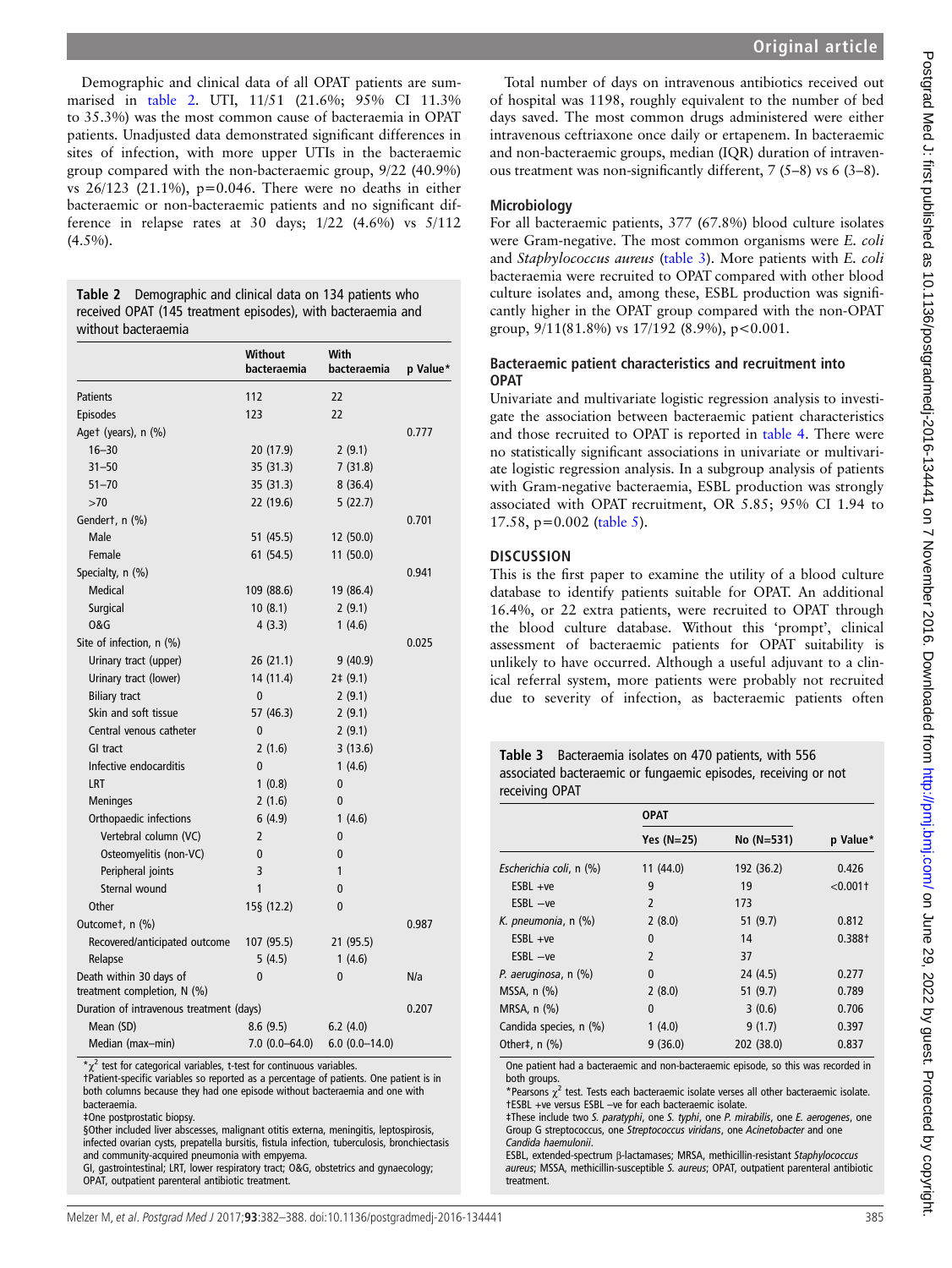|                      | Univariate analysis            |          | <b>Multivariate analysis</b>   |          |
|----------------------|--------------------------------|----------|--------------------------------|----------|
|                      | OR (95% CI)                    | p Value* | OR (95% CI)                    | p Value* |
| Age (years)          |                                |          |                                |          |
| $16 - 30$            | Reference                      | 0.733    | Reference                      | 0.633    |
| $31 - 50$            | 1.18 $(0.23 \text{ to } 6.06)$ |          | 1.12 (0.22 to 5.80)            |          |
| $51 - 70$            | 1.02 (0.21 to 4.98)            |          | $0.91$ (0.18 to 4.45)          |          |
| >70                  | $0.61$ (0.12 to 3.28)          |          | $0.51$ (0.09 to 2.79)          |          |
| Gender               |                                |          |                                |          |
| Female               | Reference                      | 0.593    | Reference                      | 0.799    |
| Male                 | 0.79 (0.34 to 1.86)            |          | $0.89$ (0.37 to 2.12)          |          |
| <b>Specialty</b>     |                                |          |                                |          |
| Medicine             | Reference                      | 0.254    | Reference                      | 0.237    |
| Surgery              | $0.43$ (0.10 to 1.83)          |          | 0.42 (0.10 to 1.78)            |          |
| Site of infection    |                                |          |                                |          |
| Urinary tract        | Reference                      | 0.415    | Reference                      | 0.349    |
| Skin and soft tissue | 1.64 (0.40 to 6.77)            |          | 1.54 $(0.36 \text{ to } 6.67)$ |          |
| Other                | $0.67$ (0.27 to 1.62)          |          | $0.61$ (0.24 to 1.52)          |          |

<span id="page-4-0"></span>Table 4 Univariate and multivariate logistic regression analyses for all bacteraemic patients to investigate association between patient characteristics and recruitment to OPAT (469 patients, 555 bacteraemic patients)

One patient with obstetrics and gynaecology specialty was excluded.

Generalised estimating equations were used to adjust for multiple episodes for some patients.

OPAT, outpatient parenteral antibiotic treatment.

| Table 5 Univariate and multivariate logistic regression analyses for Gram-negative bacteraemic patients to investigate the association between |  |  |  |
|------------------------------------------------------------------------------------------------------------------------------------------------|--|--|--|
| patient characteristics, blood culture isolates and recruitment to OPAT (332 patients, 377 bacteraemic patients)                               |  |  |  |

|                        | Univariate analysis            |          | <b>Multivariate analysis</b> |          |
|------------------------|--------------------------------|----------|------------------------------|----------|
|                        | OR (95% CI)                    | p Value* | OR (95% CI)                  | p Value* |
| Age (years)            |                                |          |                              |          |
| $16 - 30$              | Reference                      | 0.464    | Reference                    | 0.547    |
| $31 - 50$              | 1.56 (0.17 to 14.11)           |          | 1.67 (0.17 to 16.42)         |          |
| $51 - 70$              | 1.03 (0.12 to 8.94)            |          | 0.97 (0.10 to 9.12)          |          |
| $>70$                  | $0.47$ (0.05 to 4.77)          |          | $0.53$ (0.05 to 5.76)        |          |
| Gender                 |                                |          |                              |          |
| Female                 | Reference                      | 0.442    | Reference                    | 0.614    |
| Male                   | 0.67 (0.24 to 1.88)            |          | $0.76$ (0.25 to 2.25)        |          |
| Specialty              |                                |          |                              |          |
| Medicine               | Reference                      | 0.242    | Reference                    | 0.228    |
| Surgery                | 0.30 (0.04 to 2.28)            |          | $0.28$ (0.03 to 2.23)        |          |
| Site of infection      |                                |          |                              |          |
| Urinary tract          | Reference                      | 0.341    | Reference                    |          |
| Skin and soft tissue   | 4.69 (0.49 to 44.82)           |          | 5.94 (0.39 to 89.49)         |          |
| Other                  | 0.85 (0.29 to 2.49)            |          | 0.73 (0.22 to 2.41)          | 0.344    |
| Escherichia coli       |                                |          |                              |          |
| <b>No</b>              | Reference                      | 0.987    | Reference                    | 0.756    |
| Yes                    | 1.01 $(0.36 \text{ to } 2.83)$ |          | 1.21 (0.37 to 3.95)          |          |
| <b>ESBL</b> production |                                |          |                              |          |
| Negative               | Reference                      | 0.001    | Reference                    | 0.002    |
| Positive               | 6.15 (2.13 to 17.75)           |          | 5.85 (1.94 to 17.62)         |          |

One patient with obstetrics and gynaecology specialty was excluded.

Generalised estimating equations were used to adjust for multiple episodes for some patients. \*Joint Wald test.

ESBL, extended-spectrum β-lactamase; OPAT, outpatient parenteral antibiotic treatment.

require resuscitation in hospital. Also, many patients admitted from the community can be switched to oral alternatives and, in the absence of drug resistance, do not require prolonged intravenous therapy. Our data show that patients with community-onset and multidrug resistant (MDR) infections

were most likely to be recruited to OPAT, and none of these patients were directly referred without prompting through the clinical referral system.

The most common sites of infection in patients recruited to OPAT were SSTIs and UTIs. A 2-year retrospective review of

<sup>\*</sup>Joint Wald test.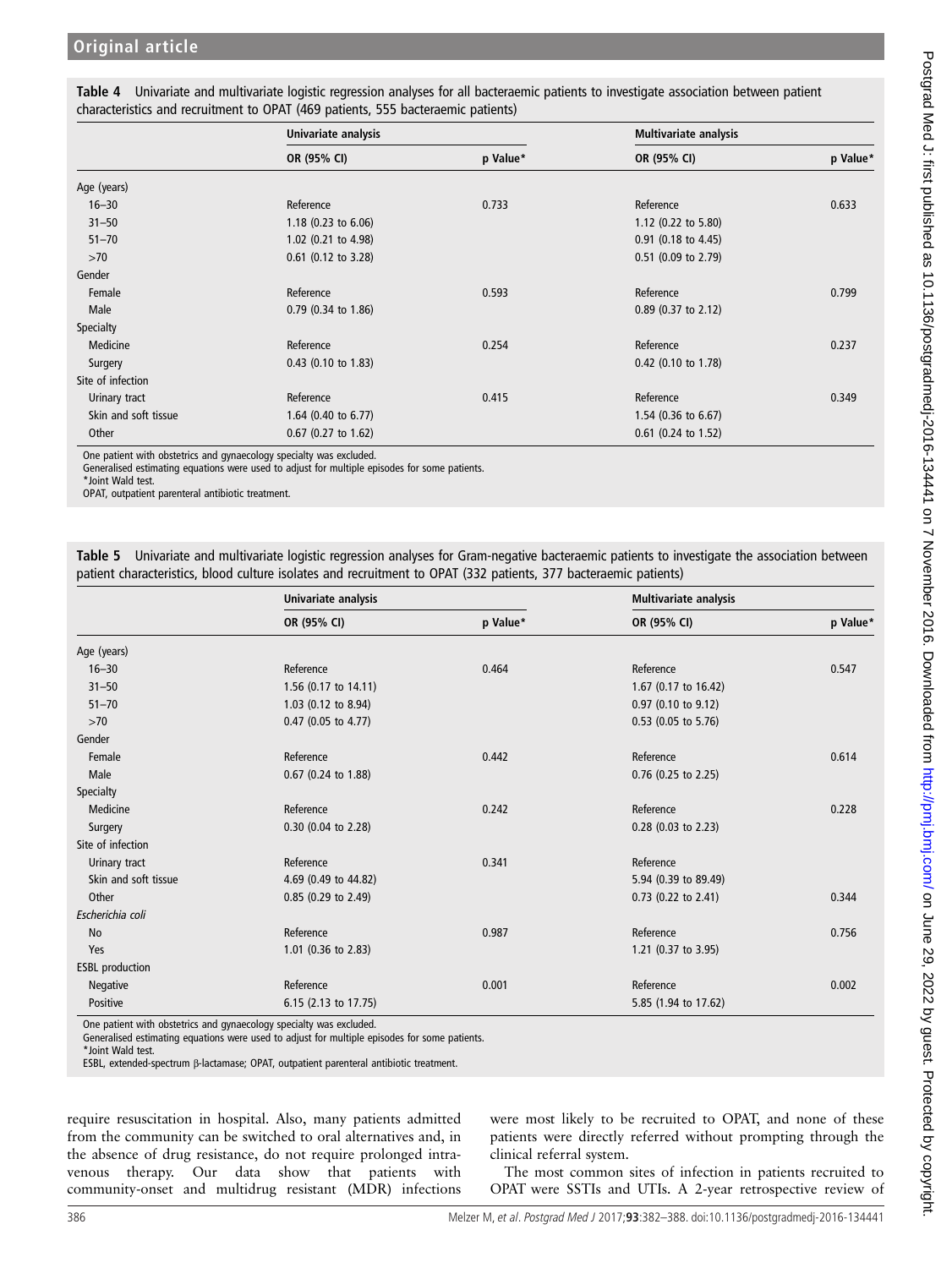<span id="page-5-0"></span>patients treated with OPAT in one Scottish centre found the majority of infections were SSTIs, 12[5](#page-6-0) (59%) of 212 episodes.<sup>5</sup> All were identified clinically and, in our study, we also found that these patients were predominantly recruited by clinical assessment rather than blood culture findings.

In contrast, the blood culture database was particularly useful in identifying patients with MDR UTIs, a condition that can't be diagnosed clinically, and with these infections a positive blood culture result triggered a clinical assessment which wouldn't have otherwise occurred. One paper retrospectively reviewed the use of OPAT to facilitate early discharge of patients with UTI caused by ESBL producing Enterobacteriaceae. In this small retrospective study, 11 patients with 25 treatment episodes, it is unclear whether any of these bacteraemic patients were identified and recruited following the validation of the blood culture result. The authors concluded that OPAT administration of ertapenem was effective and decreased costs associated with MDR UTIs, $^{15}$  $^{15}$  $^{15}$  a finding similar to ours.

The most common bacteraemic isolate in our OPAT cohort was E. coli. Enhanced surveillance of E. coli bacteraemia has been mandatory for NHS acute trusts since June  $2011$ .<sup>16</sup> In England, the incidence of bacteraemia is 56/100 000 and ∼12% are ESBL producers or MDR. In 2015, 37 275 bacteraemic episodes were reported and approximately 3000 bacteraemic episodes were either ESBL producers or required intravenous antibiotics due to resistance to all suitable oral agents. If, based on our data, a third of bacteraemic episodes could be treated out of hospital (∼1000/annum) for an average of 5 days, then a possible 5000 hospital bed days could be saved in England each year.

Our blood culture database was also useful in identifying other medical conditions not normally treated with intravenous antibiotics out of hospital, including enteric fevers, biliary tract infections and central venous catheter-associated infections where line salvage was being attempted. In the absence of a blood culture result it is unlikely these patients would have been recruited to OPAT.

There were no deaths in the OPAT group with bacteraemia, despite bacteraemia being a marker of severe infection. Many of these patients were recruited after hospital admission and then stabilised before discharge on an intravenous antibiotic. In addition to reducing length of inpatient stay, our data demonstrate the safety of this approach. Among bacteraemic patients recruited to OPAT, all had community-onset infections. Hospital-acquired infections are generally medical device related or procedure related, and more commonly occur in patients in critical care areas, $17$  so it is not surprising that the majority of patients recruited had community-acquired bacteraemia.

There were limitations to this study. Before and during this study, we did not record information on the proportion of unsuitable patients referred to OPAT, nor did we have prestudy data on our OPAT mix including bacteraemic patients. Because of our proactive approach, it is possible patients were identified before clinical teams had time to refer (which, in part, is dependent upon awareness of OPAT services within our NHS trust). The numbers of bacteraemic patients recruited to OPAT were small and as there were no deaths in the 'bacteraemic' and 'non-bacteraemic' groups, a survival analysis was not possible. In logistic regression analysis for bacteraemic patients, we were unable to include place of acquisition in the model as no patients with hospital-acquired infection were recruited. In a larger study, where there were patients with hospital-acquired infection, we could have tested the association between community-onset bacteraemia and OPAT recruitment. The

sample size was, however, big enough to demonstrate significant differences in unadjusted and adjusted data.

In summary, our study demonstrates that a blood culture database provided a useful adjuvant to a clinical referral system for OPAT recruitment. The blood culture database was particularly useful for prompting the identification of patients with community-onset infections and MDR UTIs caused by ESBL-producing E. coli. Bacteraemic patients received treatment safely and all had good clinical outcomes. Within the UK, each year, clinical assessment of all patients with ESBL-producing E. coli bacteraemia could identify hundreds of hospitalised patients suitable for OPAT recruitment, with the potential to reduce length of inpatient stay without compromising patient safety and clinical outcomes.

### Main messages

- ▶ As a blood culture database provides a useful adjuvant to a clinical referral system, an infection specialist (including a microbiologist) can prompt or make outpatient parenteral antibiotic treatment (OPAT) referrals.
- $\blacktriangleright$  This is especially useful for community-onset, extended-spectrum β-lactamase (ESBL)-producing or multidrug resistant Escherichia coli urinary tract infections (UTIs) that cause bacteraemia.
- All bacteraemic patients recruited to OPAT received safe treatment and had good clinical outcomes.

## Current research questions

- ▸ Would a standardised comment, appended to extended-spectrum β-lactamase (ESBL)-producing Escherichia coli blood culture reports, increase outpatient parenteral antibiotic treatment (OPAT) recruitment and safely decrease length of inpatient stay?
- $\triangleright$  What would be the national effect on length of inpatient stay if a standardised comment was automatically attached to ESBL-producing E. coli blood culture results in all UK NHS trusts?
- Other than blood cultures, how useful are significant microbiology results in prompting assessment for OPAT recruitment?

Acknowledgements The authors thank the specialist registrars at the Royal London Hospital, fast response team and Tower Hamlet community nurses who helped to collect this data.

Contributors MM collected and analysed data in conjunction with LMP. Statistical analysis was performed by CW.

Competing interests None declared.

Ethics approval The study was approved by the clinical governance committee at Barts Health NHS Trust.

Provenance and peer review Not commissioned; externally peer reviewed.

#### REFERENCES

Barr DA, Semple L, Seaton RA. Outpatient parenteral antimicrobial therapy (OPAT) in a teaching hospital-based practice: a retrospective cohort study describing experience and evolution over 10 years. [Int J Antimicrob Agents](http://dx.doi.org/10.1016/j.ijantimicag.2012.01.016) 2012;39:407-13.